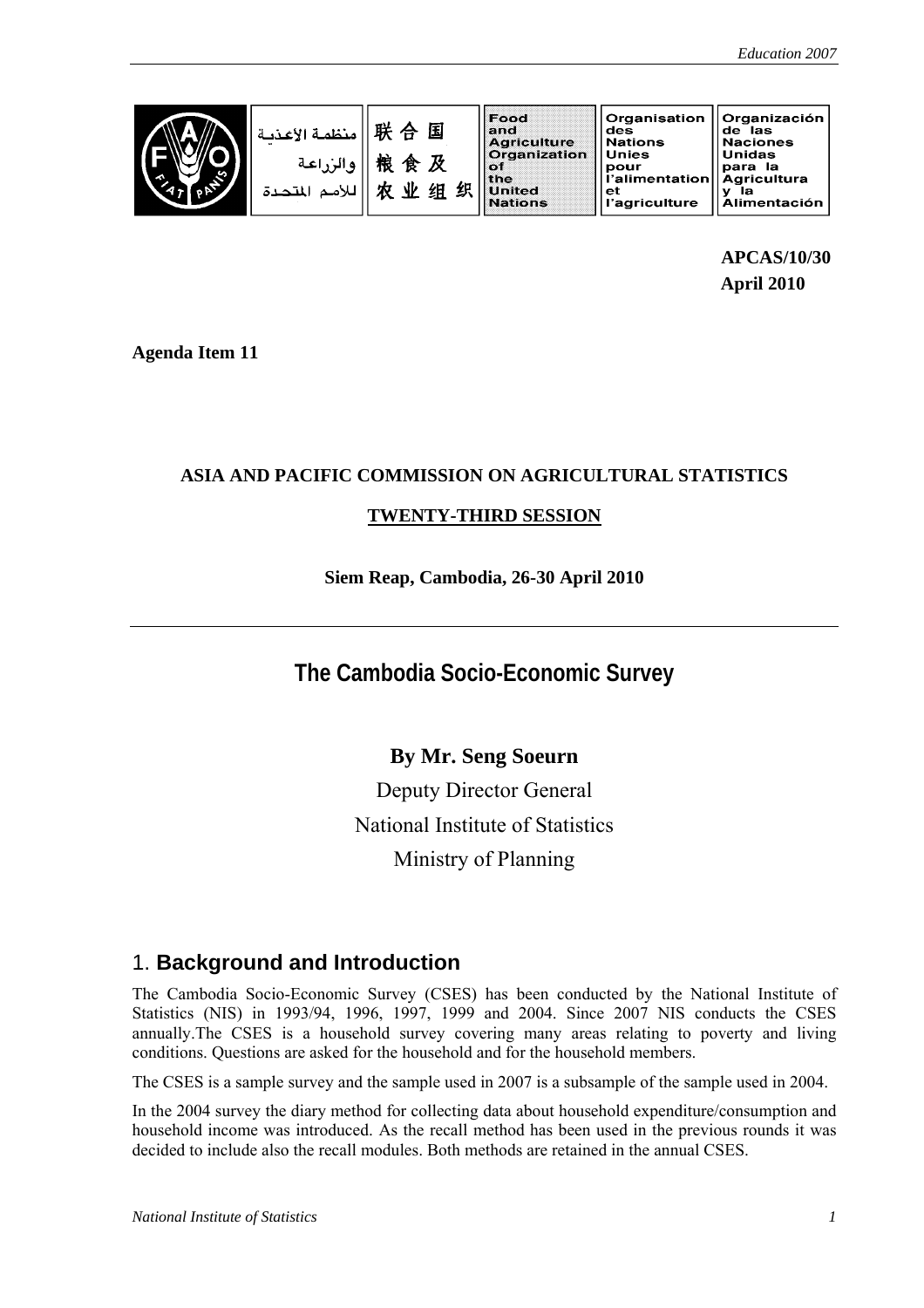The following main areas have been surveyed in the previous survey rounds and in the annual CSES as well:

- 1. Level and structure of household expenditure/consumption, including poverty
- 2. Household production and cash income-earning activities by the labour force
- 3. Education and literacy
- 4. Health and access to medical care
- 5. Housing and amenities
- 6. Family and social relations, including gender and vulnerability issues.

In CSES 2007 some changes have been introduced in the household questionnaire.

### **2. Objective of the survey**

The main objective of the survey is to collect statistical information about living conditions of the Cambodian population and the extent of poverty. The survey can be used for identifying problems and making decisions based on statistical data.

The main user is the Royal Government of Cambodia (RGC) as the survey supports monitoring the National Strategic Development Plan (NSDP) by different socio-economic indicators. Other users are university researchers, analysts, international organizations e.g. the World Bank and NGO's. The World Bank has published a report on poverty profile and social indicators using CSES 2007 data<sup>1</sup>.

## **3. Sampling**

The sampling design in the CSES survey is a three-stage design. In stage one a sample of villages is selected, in stage two an Enumeration Area (EA) is selected from each village selected in stage one, and in stage three a sample of households is selected from each EA selected in stage two. The sampling designs used in the three stages were:

*Stage 1*: A stratified systematic  $\pi ps^2$  $\pi ps^2$  sample of villages was selected. Strata were defined by provinces and the urban/rural classification of villages. The size measure used in the systematic πps sampling was the number of households in the village according to the population census 1998.

*Stage 2.* One EA was selected by Simple Random Sampling (SRS), in each village selected in stage 1.

*Stage 3*. In each selected EA a sample of households was selected by systematic sampling.

The design described above was used for the CSES 2004 survey.<sup>[3](#page-1-2)</sup> In 2007, a subsample of the villages, or EAs, in the 2004 sample was selected by SRS. The villages and EAs surveyed in 2007 were thus included in the sample in both years. In each selected EA a sample of households was selected by systematic sampling. The selected households in 2007 are not necessarily the same as those included in the sample in 2004.

The selection of households in stage three was done in field by first listing the households in the selected EA, and then selecting a systematic sample of households. Selected households were observed during one calendar month. The allocation of the households over the months in 2007 was done so that each village in the 2007 sample was observed in the same calendar month as in 2004.

 1

<span id="page-1-0"></span>World Bank (2009). Poverty profile and trends in Cambodia, 2007 - Findings from the Cambodia Socio-Economic Survey (CSES). Report No. 48618-KH.

<span id="page-1-1"></span><sup>&</sup>lt;sup>2</sup> Systematic sampling with probabilities proportional to size.

<span id="page-1-2"></span><sup>&</sup>lt;sup>3</sup> National Institute of Statistics (2005b). Cambodia Socio-Economic Survey 2004. Technical report on Survey Design and Implementation. September, 2005.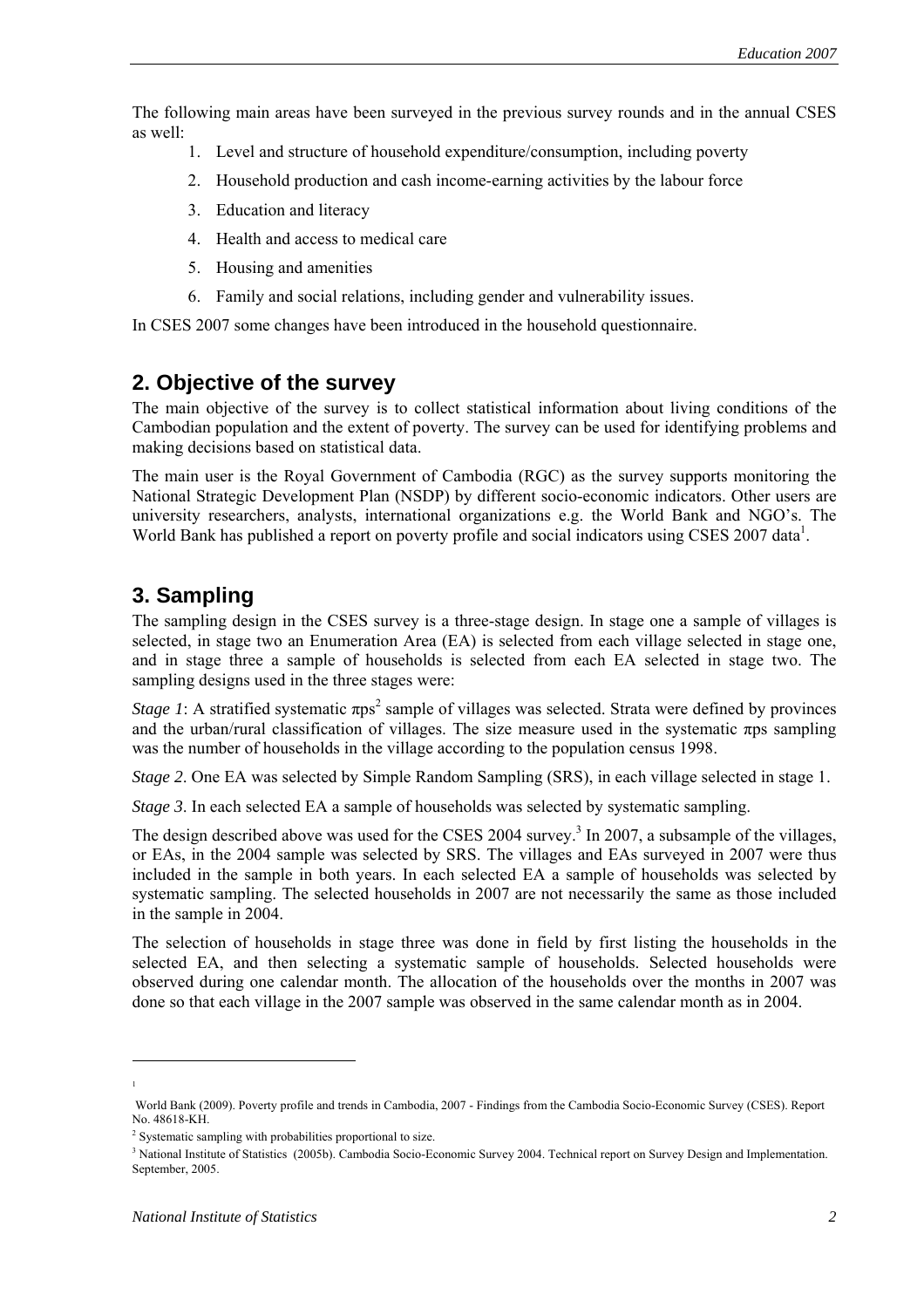The sample size in 2007 was 360 villages or 3,600 households, compared to the sample for the 2004 survey of 720 villages or 12,000 households.

Some provinces were excluded, due to cost and other reasons, in the sample for 2007. The estimates are however, adjusted for the under coverage error caused by excluding those provinces.

## **4. Estimation**

Totals and ratios such as means or proportions are estimated for the total population or for subgroups of the population, i.e. domains of study. The domains are defined by, for instance, age groups or sex. In the CSES 2007 the sample size is not large enough for a detailed breakdown on e.g. provinces. Means and proportions are estimated by first estimating totals and then calculating the ratio of two estimated totals.

In order to estimate population totals or totals in domains from a sample, weights are needed. An estimator of a population total of a variable is the sum of the weighted variable values for the observed sample units.

The weights are determined by the sampling design, design weights, and adjusted for nonresponse and other imperfections such as under coverage or, adjusted to improve the precision of estimates. In

SES 2007, the design weights were adjusted using preliminary data on the number of persons and households from the population census 2008 and also the Neupert population projections<sup>4</sup>.

### **5 Questionnaires**

Four different questionnaires or forms were used in the CSES 2007:

**1. Household listing form** 

The listing of households was used for sampling households, see section 4.3.

#### **2. Village questionnaire**

The village questionnaire was responded by the village leader or a representative of the village leader. The questions are about economy and infrastructure, crop production, health, education, retail prices, rental and sales prices of land etc.

#### **3. Household questionnaire**

The household questionnaire was responded by the head of the household, spouse of the head of the household or of another adult household member.

The household questionnaire includes questions about housing conditions, crop production and other agricultural activities, liabilities, durable goods, construction activities and income from other sources than economic activity.

The household questionnaire also includes questions for each household member about education and literacy, migration, current economic activity and employment, health, smoking, HIV/AIDS awareness, and victimization. Some of these questions were responded by the head of household/spouse and some were responded by each household member.

The questions in the first part of the household questionnaire are posed during the initial visit to the household. This part includes questions about e.g. the household member's age, sex, marital status, relation to head of household, and questions about household expenditure/consumption of food and non-food items.

 $\overline{a}$ 

<span id="page-2-0"></span><sup>4</sup> National Institute of Statistics (2005a). Cambodia Inter-Censal Population Survey 2004. Demographic Estimates and Revised Population Projections. June, 2005.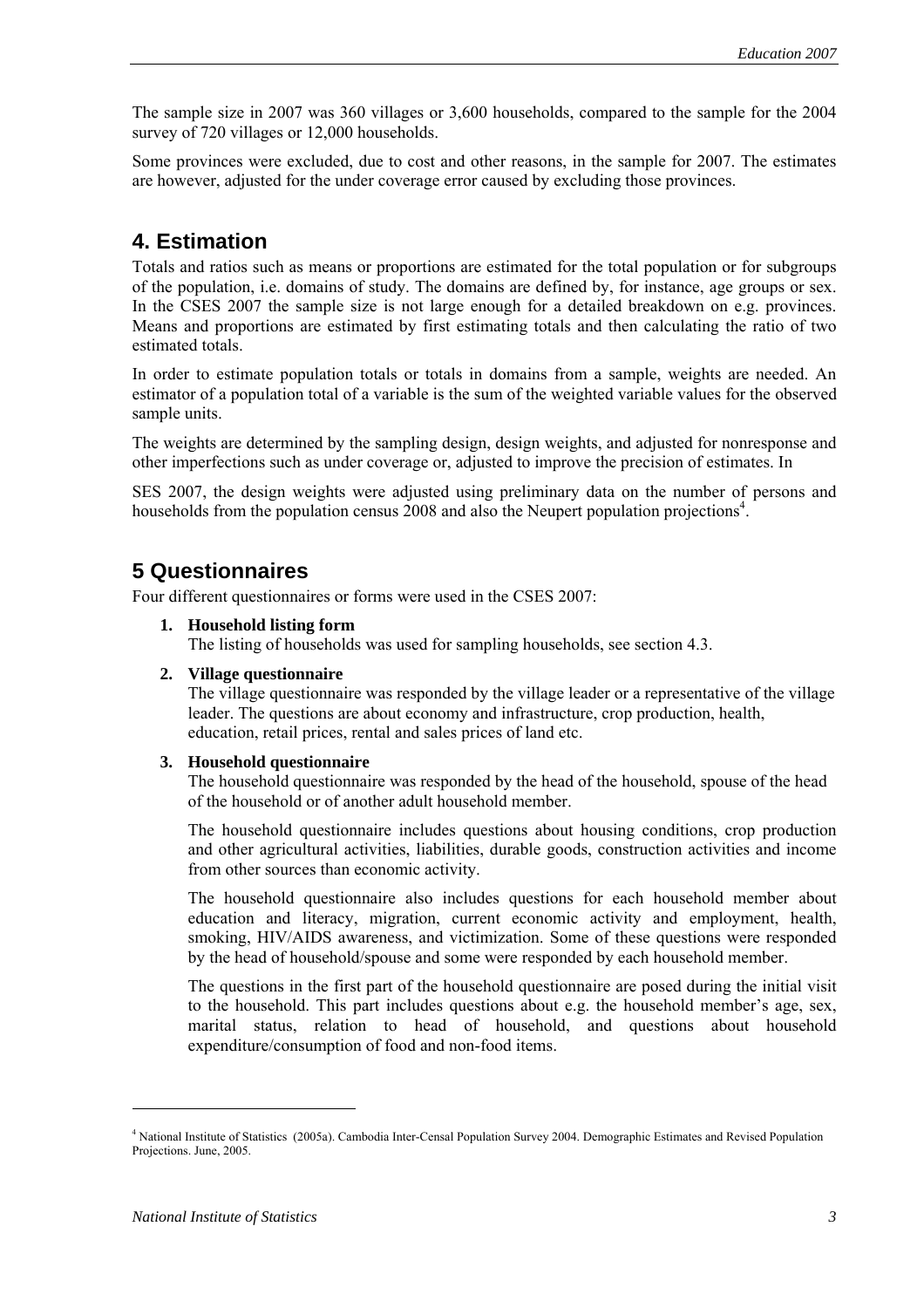During a survey month different questions have been asked different weeks according to the following:

- Week 1. Ouestions about education, migration, and housing
- Week 2. Questions about economic activity, agricultural and non-agricultural business, household liabilities and other incomes.
- Week 3. Questions about construction, durable goods, and child health
- Week 4. Questions about current economic activities, health and victimization

#### **4. Diary sheet**

The diary sheet on daily household expenditure, including value of own production, and income have been filled in during the entire month.

## **6. Data collection and field work**

The fieldwork started in October 2006 and finished in the end of December 2007. The results in this report are based on data from the calendar year 2007, i.e. only 12 of the 15 survey months are included in the estimation.

Supervisors and enumerators were recruited by NIS and trained for the field work. The training took place at NIS in Phnom Penh. A comprehensive field manual was used during the training and the field work.

Each fieldwork team consisted of one supervisor and three enumerators. For each selected village one enumerator was assigned as responsible and carried out interviews of ten households in the village.

Altogether 30 enumerators and 10 supervisors, divided into 10 teams carried out the fieldwork at the same time. Two groups of teams were formed and alternated monthly so that each interviewer and supervisor worked in the field every second month.

For a given month the team arrived in the village 2–3 days before the first day of the month for preparatory tasks like discussing with village authorities, filling in the Household listing form and sampled the households to be interviewed.

The supervisor was the leader of the team and was responsible for the coordination of the interviews, collaboration with local authorities, and checking of the questionnaires during the interview month. If errors were found in the responses the enumerator was required to re-interview. The supervisor was also responsible for the village questionnaire and the interview of the village leader or representative of the village leader.

Any survey of the CSES dimensions needs a comprehensive system of quality management and monitoring. The CSES management group within NIS therefore is using a careful monitoring scheme. The monitoring team included four NIS staff including top ranked NIS officers. The supervision took place during the last two weeks of the interview month.

Before going to the villages the teams were briefed and introduced to adjustments of the interviewing procedure that had to be made as a result of monitoring activities and feed-back from the data processing.

## **7. Data processing**

The data processing was done at NIS in Phnom Penh using the SQL data management system that verifies the data entry operation. A team of data editors, data coders and data entry staff was formed. The data editors were checking the questionnaires before the data entry and also took care of errors to ensure that entered data were consistent with the collected data in the questionnaires or diaries. Before the data entry the coders also put relevant codes in the questionnaire and diary.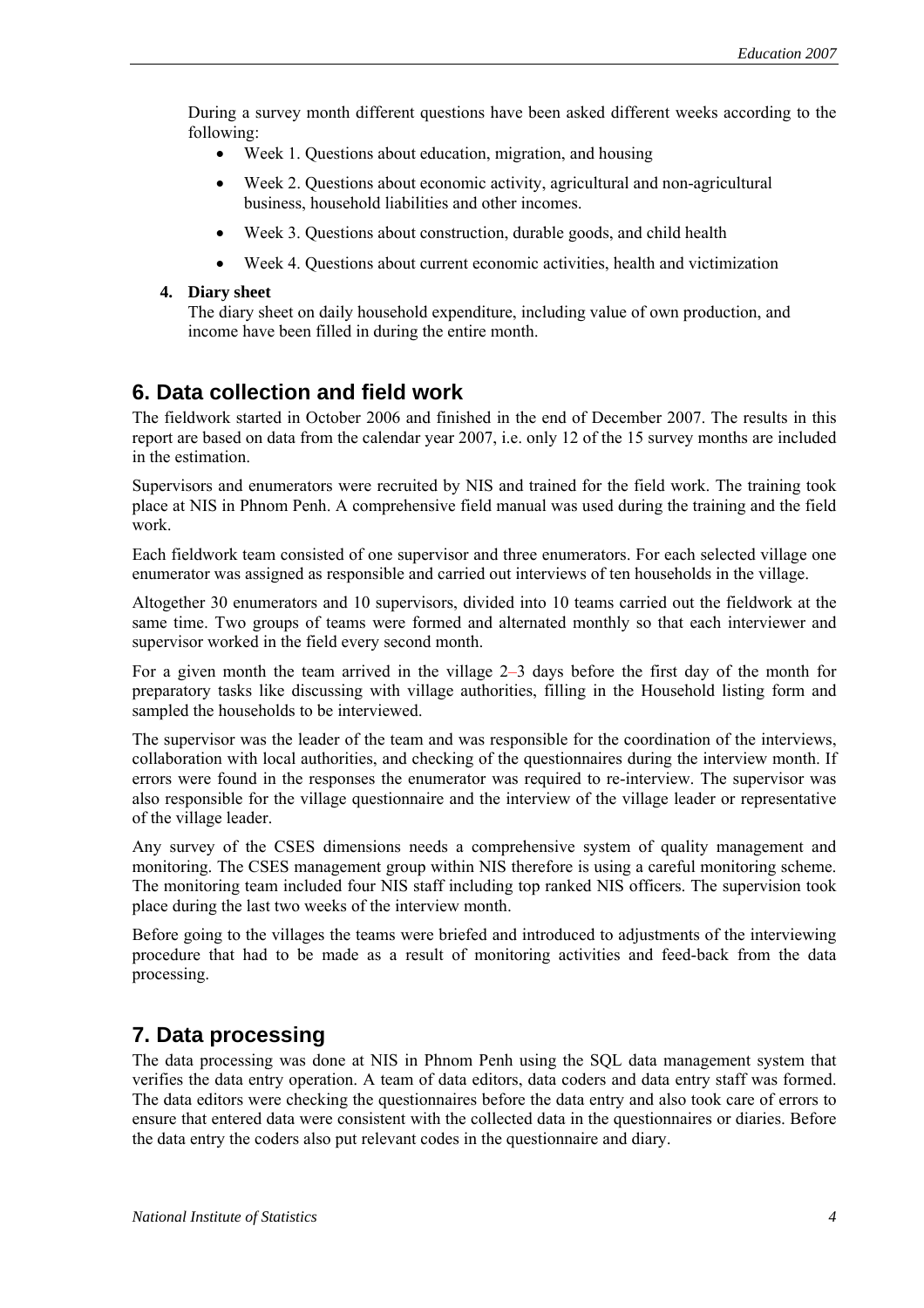# **8. Comparability**

Comparisons of the results from the 2007 CSES with previous surveys, CSES 1993/94, 1996, 1997 and 1999, are not recommended due to differences in the survey design.

The CSES 2004 was conducted from November 2003 to January 2005, and the 2007 survey from October 2006 to December 2007. The monthly sample sizes were 1,000 households in the 2004 survey and 300 households in the 2007 survey. Concerning CSES 2004 the, results presented in  $2005<sup>5</sup>$  were based on both the 12 months and the 15 months samples, whereas in this report all estimates presented are based on the 12 month sample, i.e. the calendar year 2007.

The weights used in the reports from CSES 2004 are adjusted by using the preliminary population projections<sup>6</sup> which give over estimated population counts. The weights in CSES 2007 are adjusted by using the preliminary result from 2008 Population Census. A recalculation of the weights in CSES 2004 will be made for the coming analyses to obtain higher comparability between CSES 2004 and the surveys conducted from 2007 and onwards.

# **9. Definitions**

#### **Geographical domains**

The geographical domains used in this report are

- 1. Phnom Penh
- 2. other urban
- 3. other rural,

where Phnom Penh includes both urban and rural areas.

#### **Age**

Age is defined as completed years at the initial visit to the household.

#### **Household**

The survey covers private households with one or more persons. Nomadic households are included in principal. Households excluded from the survey are:

- 1. People living in institutions such as long term hospitals, prisons, monasteries, military quarters.
- 2. Diplomatic and UN households in the country.
- 3. Armed forces in military bases.

A household is defined as a group of persons, or a single person, who usually live together and have a common arrangements for food, such as using a common kitchen or a common food budget. The persons may be related to each other or may be non-relatives, including servants or other employees, staying with the employer.

#### **Educational attainment**

The respondent were asked the following question: "What is the highest level … successfully completed?"

The response alternatives were aggregated to the classification of educational attainment used in the 1998 Population Census.

No or only some education:

<span id="page-4-0"></span><sup>5</sup> National Institute of Statistics (2005). Cambodia Socio-Economic Survey 2004, Summary Subject Matter Report , September 2005.

<span id="page-4-1"></span><sup>&</sup>lt;sup>6</sup> Neupert R.F.(2005). New Demographic Estimates and Updated Projections for Cambodia. UNDP.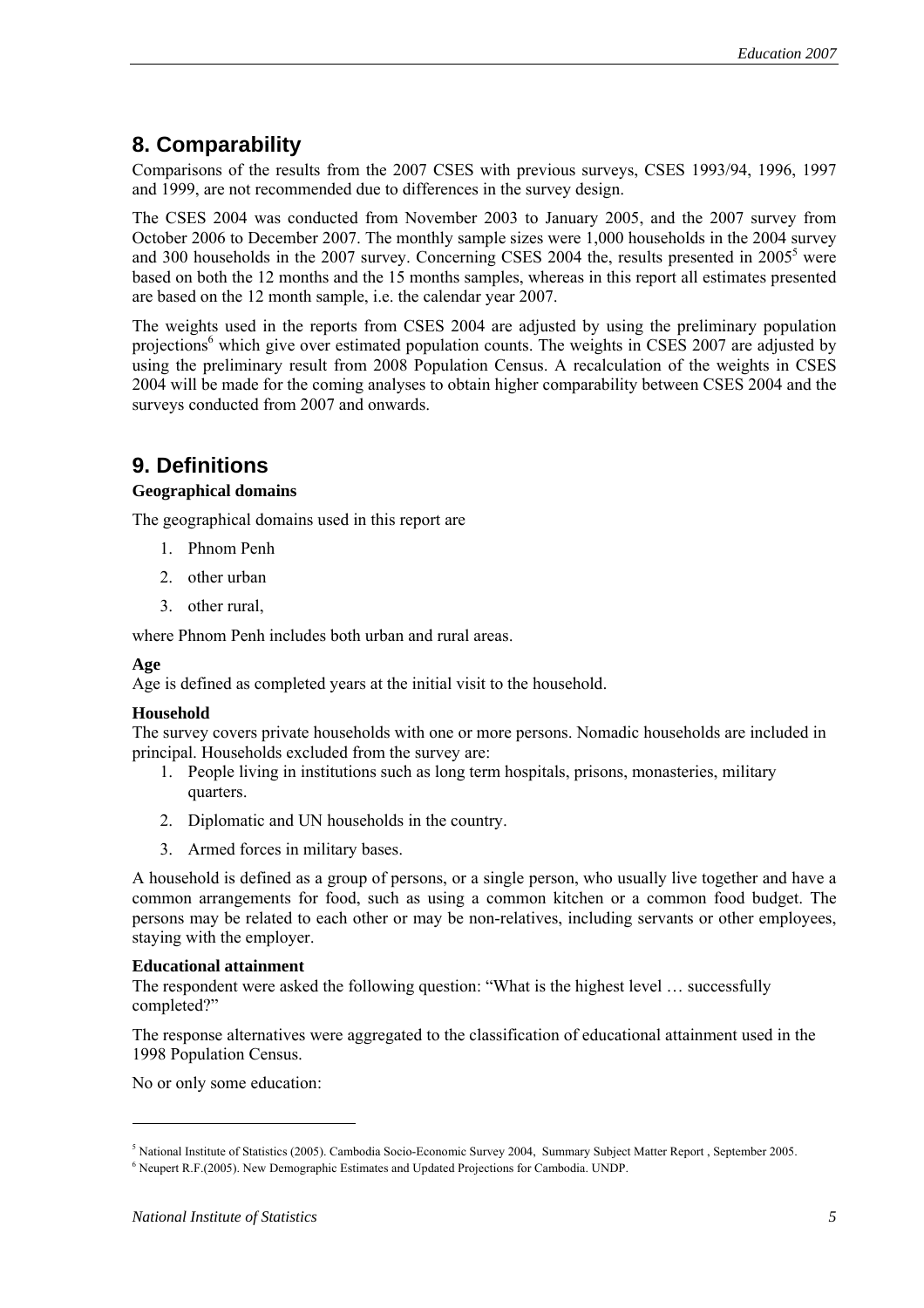- Pre-school/Kindergarten
- No class completed/Never attended school

Primary school not completed:

• Class one to five completed

Primary school completed:

• Class six to eight completed

Lower secondary school completed:

- Class nine to eleven completed
- Lower secondary school certificate

Upper secondary school completed:

- Class twelve completed
- Upper secondary school certificate
- Technical/vocational pre-secondary diploma/certificate